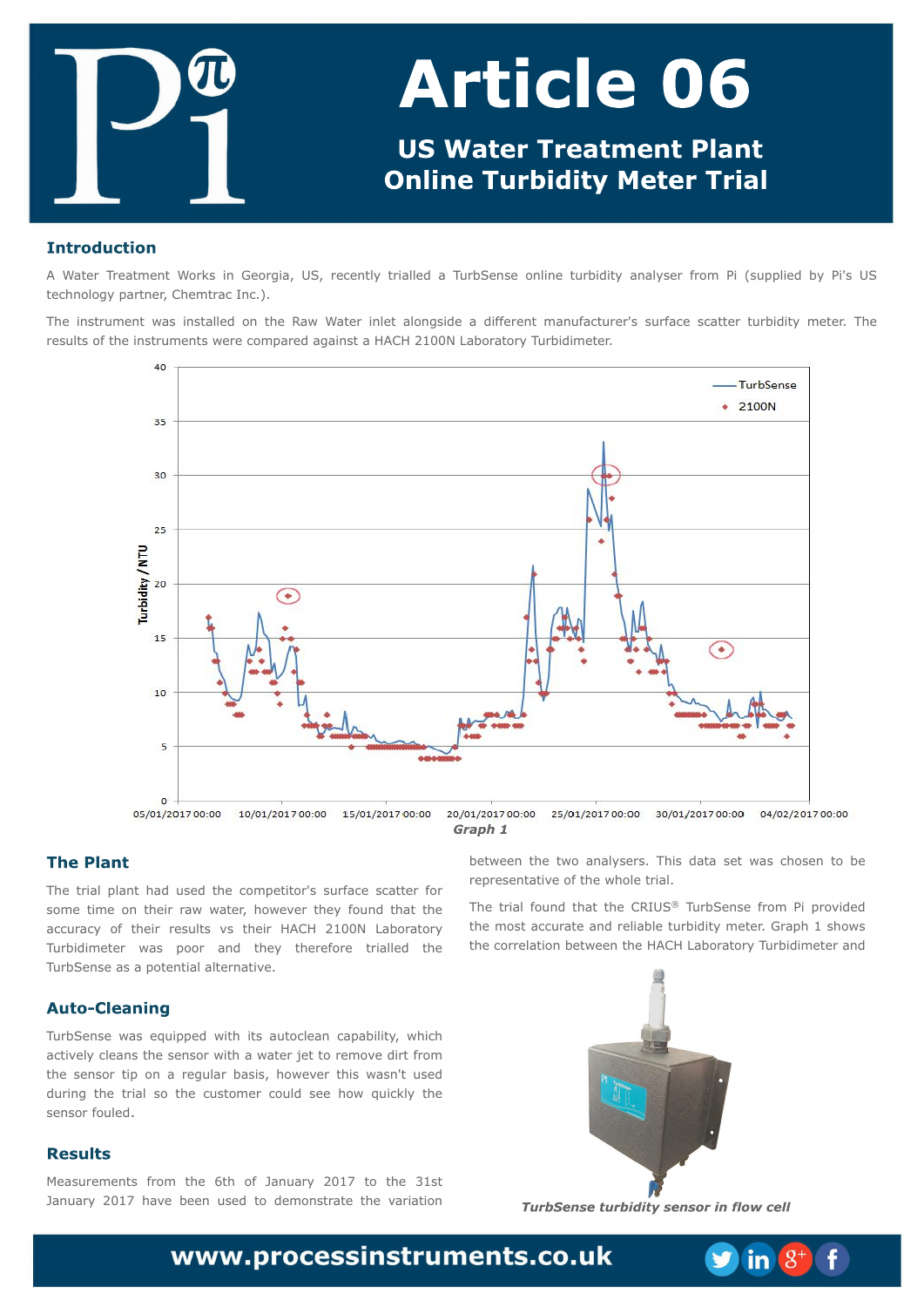uif Qj UvscTfotf pomjof uvscjejuzn fufs/ Uif hsbqi dmfbsmatipxt uibu pomjof sftvmat boe mbc sftvmat ibwf bijhi dpssfmbujpo/ Uif uisff sftvmat djsdrhe bsf drhbsma bopn brpvt boe bsf qspcbcma evf up b tbn qrjnoh fssps/Hsbqi 3 dpoujovft uif dpssfrbujpo cfuxffo uif porjof boe rbcpsbupsz sftvrat/

Hsbqit 4 boe 5 tipx uif tbn febub tfu cvu uijt ujn fgps uif pomjof tvsgbdf tdbuufs sftvmt qmpuufe bhbjotu uif mbc sftvmt/Boy.z qmupgmbc sftvmot wt uif tvschoff tolbuufs uvscjejuzn fufs sftvmot tipx t b wfsz qpps dpssfmbujpo